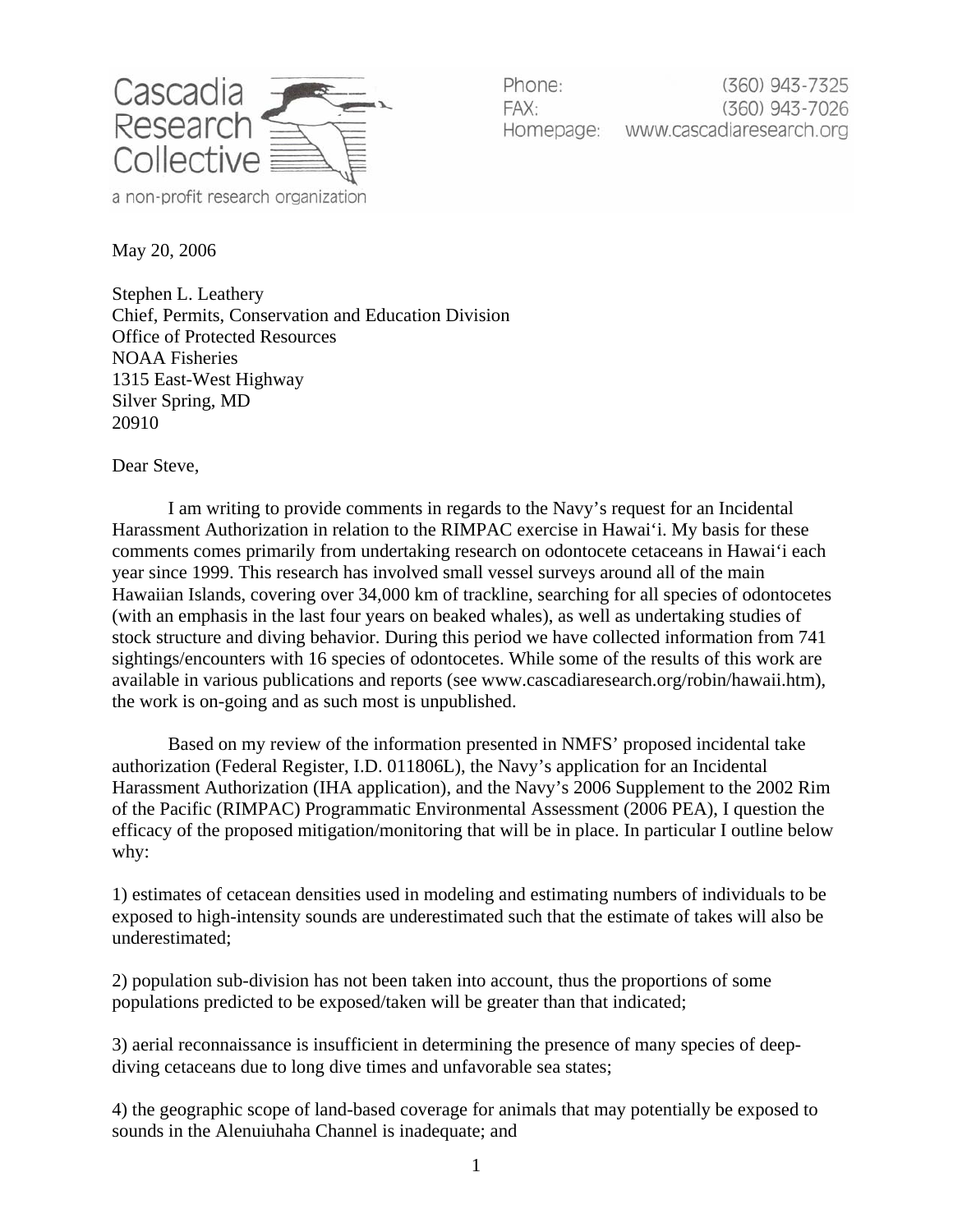5) limiting sonar use outside of 25 km from the 200 m isobath is insufficient in mitigating impacts on beaked whales and other species.

Several other issues relevant to mitigation and predicting impacts are also discussed below.

### **Estimated marine mammal densities used in modeling**

There are a number of issues associated with the estimated densities used in modeling exposure/takes. The IHA application (page 9, also the 2006 PEA) notes that estimates of densities for modeling exposure of animals within 25 nm of the islands (Table 3-2) were based on Mobley et al. (2000). There are several reasons why use of the Mobley et al. (2000) aerial survey data results in under-estimates of density for some species (and thus under-estimates of the numbers/species of animals exposed to sounds). Densities of long-diving species (e.g., beaked whales, *Kogia* spp., see below), and species that are difficult to detect except in particularly good sea states (e.g., beaked whales, *Kogia* spp.) are negatively biased from aerial surveys. Table 3-2 in the Navy's application notes no dwarf sperm whales within 25 nm of shore, yet this species was the fifth-most frequently encountered species within that range in a recent survey off the island of Hawai'i (Baird unpublished, see also Baird 2005). Table 3-2 also notes no pygmy killer whales within the inshore (within 25 nm) strata, yet there is a small population of apparently resident pygmy killer whales found within 25 nm of shore off the island of Hawai'i (McSweeney et al. 2005). In terms of under-estimating the density of beaked whales, Mobley et al. (2000) acknowledge this (pg. 6), noting that "the abundance estimates presented here for beaked whales and sperm whales probably underestimate the true abundance by a factor of at least two to five", and Barlow and Gisiner (2006) note that an even smaller fraction of beaked whales (approximately 7% of Cuvier's and 11% of Mesoplodon) are likely detected when directly on the trackline, with even lower proportions detected to the side of the aircraft. Abundance/density estimates for two other species (melon-headed whales, rough-toothed dolphins) from Mobley et al. (2000) are substantially lower than abundance determined by markrecapture analysis based on photo-identification. In the case of rough-toothed dolphins, Mobley et al. (2000) provide an estimate of 123 individuals (CV=0.88) around all the main Hawaiian Islands, while a mark-recapture estimate for the "marked" population off Kaua'i and Ni'ihau (only a fraction of the area covered by Mobley et al) is  $1,759$  (CV=0.33) (Baird et al. unpublished manuscript). Thus because aerial surveys underestimate cetacean abundance (and in the case of dwarf sperm whales and pygmy killer whales did not result in any sightings), the estimated number of takes within 25 nm of shore are underestimated.

#### **Population sub-division not taken into account**

Evidence from genetic studies of all species so far studied around the Hawaiian Islands (short-finned pilot whales, false killer whales, bottlenose dolphins, spinner dolphins) have indicated that animals around the main Hawaiian Islands are reproductively differentiated from animals elsewhere in the tropical Pacific (see Chivers et al. 2003; Martien et al. 2005; Andrews et al. 2006). In the case of spinner dolphins and bottlenose dolphins, there appears to be additional population structure within the main Hawaiian Islands (Martien et al. 2005; Andrews et al. 2006), with genetic differentiation and no evidence of movements of individuals among the four main groups of islands. Thus, utilizing abundance estimates for the entire Hawaiian EEZ may not be appropriate in determining the proportion of the total population that may be exposed to sounds (Federal Register Table 1). In these cases, the actual proportion of the population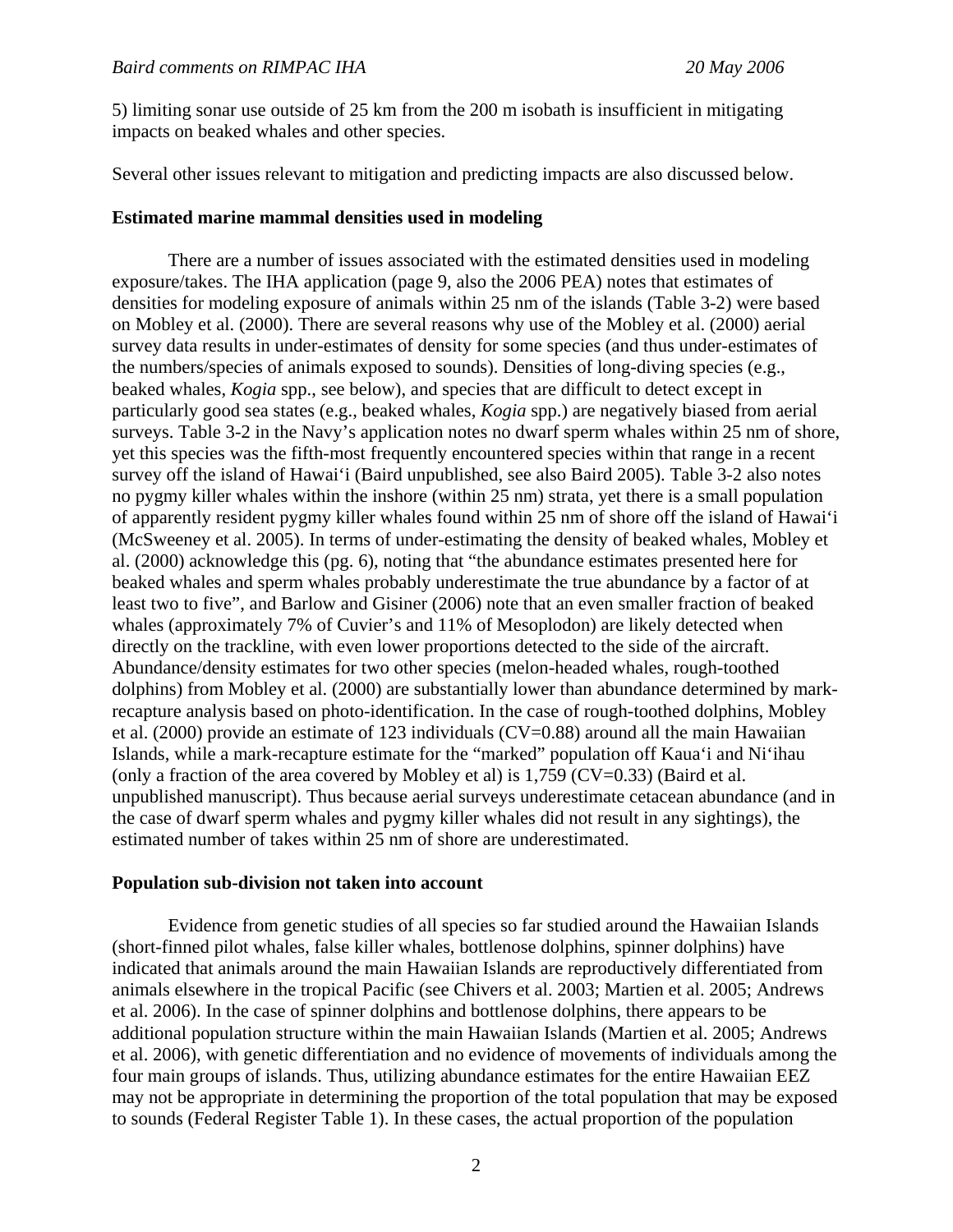exposed to sounds should be greater than that indicated in Table 1, suggesting that any impacts may affect a much larger proportion of these populations. For example, with bottlenose dolphins the estimated abundance within the OpArea (Table 1 in Federal Register) is 3,263 individuals, and the estimated takes include 1,183 individuals (Table 1), resulting in an estimated 36% of the total population that may be taken. However, based on genetic (Martien et al. 2005) and photo-ID evidence (Baird et al. 2002, 2003, 2006), including mark-recapture analyses (Baird et al. 2001), there is likely a small reproductively isolated population around each island (e.g., off Maui/Lana'i the mark-recapture estimate was 134 individuals; Baird et al. 2001). Thus it is likely that the estimates of the proportion of some populations that may be taken are strongly negatively biased.

### **Efficacy of aerial reconnaissance in mitigation/monitoring**

Several species of odontocetes in the area of interest may dive for extended periods and therefore will have a very low probability of being detected through aerial overflights. For example, Blainville's beaked whales and Cuvier's beaked whales have been documented diving for periods of up to 83 and 87 minutes, respectively, in Hawai'i (Baird unpublished; Baird et al. 2005), and regularly dive for periods of 50-60 minutes. Short-finned pilot whales may dive for periods of up to 27 minutes in Hawai'i (Baird unpublished). Dwarf and pygmy sperm whales (*Kogia* spp.) are also known to dive for extended periods. Thus the likelihood of any of these species being detected by aerial reconnaissance is extremely low, even in ideal sea conditions. Unfortunately, the area of the choke-point exercises in the Alenuihaha Channel is one of the windiest areas around the main Hawaiian Islands, with wind speeds typically in the range of 10- 15 m/sec (see http://oceanwatch.pifsc.noaa.gov/ssmi/ssmi\_hawaii.html), even further reducing the likelihood of detection of these species, or any species of cetacean. Barlow and Gisiner (2006) note that "the effective search width [for beaked whales] is typically only 250-500 m (on each side of the aircraft) for aerial observers searching by naked eye in good to excellent sighting conditions". Given the typically windy sea conditions in the Alenuihaha Channel and in offshore waters in Hawai'i, it is clear that the use of aerial reconnaissance to effectively detect animals within the range of sonar operations will be ineffective.

### **Geographic scope and species coverage from land-based reconnaissance in the Alenuihaha Channel**

The land-based reconnaissance for activities to be undertaken in the Alenuihaha Channel (Federal Register, 2006 PEA) note that such reconnaissance will be undertaken between Mahukona and Lapakahi on the island of Hawai'i. The distance between the Mahukona Lighthouse and the southern boundary of the Lapakahi State Park is approximately 2 km (the exact boundaries of the land-based reconnaissance area are not given in the FR notice). Using the southern boundary of Lapakahi State Park as the SW limit, the linear length of the coastline immediately bordering the southern part of the area outlined for the choke-point exercise in the Alenuihaha Channel is approximately 28 km. The justification for monitoring only such a small proportion of the near-shore area in the Channel is not given (nor is it noted why no shore-based monitoring would be undertaken off the other two islands bordering this channel). Given the typical densities of odontocetes in Hawaiian waters, the likelihood of detecting groups along a 2 km stretch of coastline on any particular day is extremely small. In addition, the near-shore bathymetry on the south side of the Alenuihaha Channel is generally relatively gentle, i.e., there is no deep (>200 m) water within several kilometers of shore. Thus the species that typically use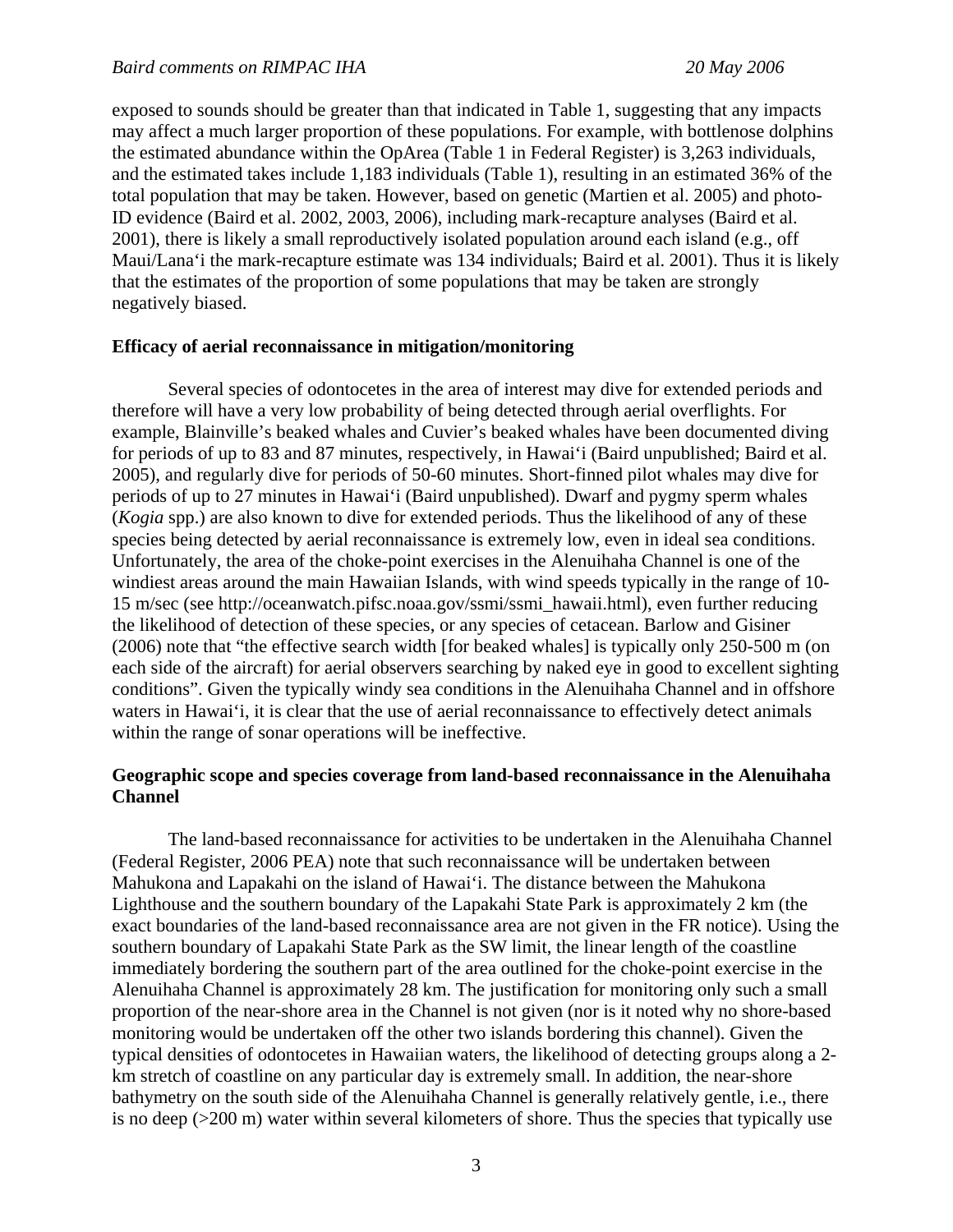the area where land-based observers will be able to document groups are primarily spinner dolphins, bottlenose dolphins, and rarely false killer whales. Some of the species that are thought or known to be most susceptible to impacts from high-intensity mid-frequency sonars (e.g., beaked whales, pilot whales, melon-headed whales) do not occur close enough to shore in this area to be detected from land-based observers. Besides the limited geographic coverage of the land-based site, it is difficult to evaluate the efficacy of this monitoring as no information is presented on the elevation of the observation site, the number of observers, or the methods used to detect cetaceans (e.g., naked eye, 8x binoculars, 25x binoculars, etc).

## **Limiting sonar use within 25 km of the 200 m isobath is ineffective at limiting exposure**

One mitigation measure proposed (Federal Register, 2006 PEA) to minimize exposure to sonar is that "with the exception of three specific choke-point exercises [ ], the Navy will not operate mid-frequency sonar within 25 km of the 200 m isobath". Based on sighting data of Blainville's and Cuvier's beaked whales off the island of Hawai'i (Baird et al. 2005; Baird unpublished), using 25 km from the 200 m isobath as a cut-off point for sonar use will not be effective at limiting exposure of these two species. A quantitative analysis of sighting and effort distances in relation to the 200 m isobath based on these survey data has not been undertaken, however, the distance of sightings from the shoreline for all odontocete sightings and the distance from the 200 m isobath for the furthest offshore beaked whale sightings have been measured. For both Cuvier's and Blainville's beaked whales, the farthest from shore that we have documented these two species is 48.8 km, and these two sightings were approximately 38 km from the 200 m isobath. We have also documented most other species at distances far greater than 25 km from shore (bottlenose dolphins, 30.5 km; dwarf sperm whale, 35.7 km; false killer whale, 69.8 km; melon-headed whale, 43 km; pantropical spotted dolphin, 40.5 km; pygmy sperm whale, 30.2 km; Risso's dolphin, 33 km; rough-toothed dolphin, 49.8 km; sperm whale, 47.2 km; striped dolphin, 36.7 km), despite the fact that the majority of our survey effort is within approximately 30 km of shore. In most areas along the west coast of the island of Hawai'i, the 200 m isobath is within 1-2 km of shore, so these sighting distances are likely all far outside of 25 km from the 200 m isobath. In addition, in the area to the west of the island of Hawai'i there are a number of seamounts that rise to within 1,000 m of the surface. The area offshore west of the island of Hawai'i is also characterized by regular cyclonic eddies which increase productivity (Seki et al. 2001, 2002) and likely result in greater densities of cetaceans far from shore. If the purpose of such a mitigation measure is to reduce the likelihood of exposure of species/individuals which may associate with steeply sloping areas (e.g., Blainville's beaked whales, short-finned pilot whales), or areas of high productivity, sonar use should be excluded from the area with seamounts and cyclonic eddies west of the island of Hawai'i, and the exclusion of sonar within 25 km of the 200 m isobath should be extended to a greater range. While the above-noted discussion focuses on sightings off the island of Hawai'i, it is likely that most of these species also occur >25 km outside of the 200 m isobath off the other islands, though we have not had enough survey effort offshore of these islands to demonstrate this.

### **Power to detect effects**

No information is presented on the statistical power (the probability of rejecting a false statistical null hypothesis) of the monitoring/mitigation plan. In particular, it should be possible to estimate statistical power based on the proposed level of monitoring, estimated densities of different species, and the probability of detecting different species. As well, it should be possible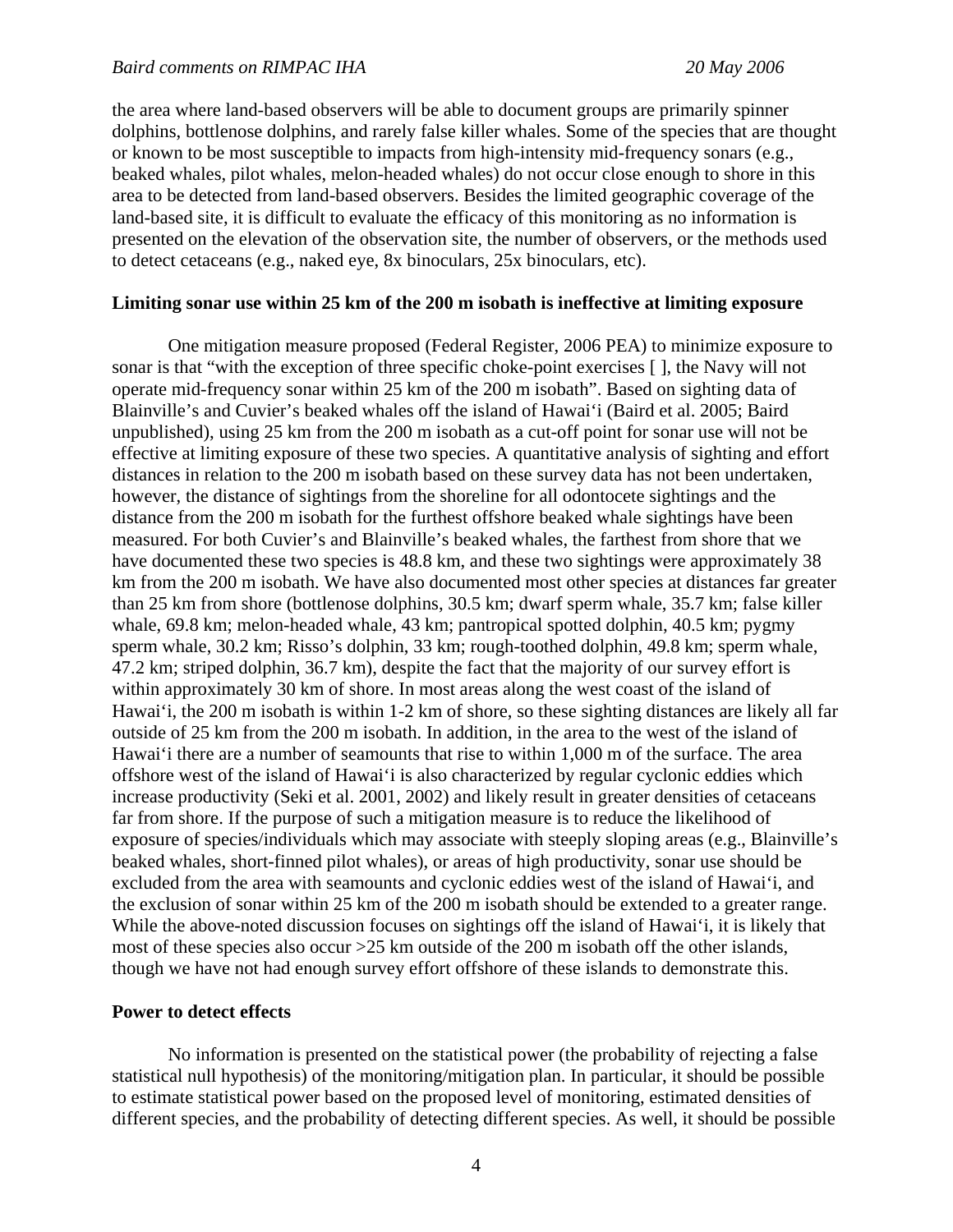to estimate the probability of detecting unexpected impacts (e.g., strandings) that may adversely affect the species or stocks involved. Statistical power is directly related to sample size and effect size; as sample size or effect size increases, so does statistical power. In this case, whether the null hypothesis (for simplicity, that as a result of monitoring and mitigation there are no Level A takes of cetaceans due to RIMPAC) is true or false is unknown. If the null hypothesis is false (i.e., there are Level A takes of cetaceans due to RIMPAC), the question is whether the planned monitoring efforts have enough power to detect such effects, or, in the case of monitoring to reduce impacts, whether the monitoring has a high likelihood of detecting groups of animals that can or may be exposed to high sound levels. Based on the level of monitoring outlined, the low density of most species of odontocetes in Hawai'i, and the low likelihood of detecting longdiving/cryptic species, the effective sample size in this monitoring plan is low, and thus the power to detect impacts and assess the presence of animals to reduce impacts are low. If there are unexpected impacts (e.g., animals which strand or move into shallow waters), the likelihood of detecting such impacts are small unless the animals move into an area under direct monitoring (e.g., between Mahukona and Lapakahi on the island of Hawai'i), or into an area with regular access by people. In addition, given the prevailing direction of currents in Hawai'i, and the large number of large sharks which scavenge carcasses, the likelihood of dead animals stranding (and thus having a higher chance of being detected) is very low. Certainly in the area of the Alenuihaha Choke Point Exercises there are huge areas of coastline that do not appear to be monitored under the existing monitoring plan (e.g., along Kaho'olawe, the south coast of Maui, much of the Kohala Peninsula), and thus the power to detect unexpected impacts is extremely low.

In conclusion, for the reasons outlined above it appears that the monitoring and mitigation proposed for the incidental harassment authorization will be insufficient to detect, much less prevent, Level A takes, particularly of Cuvier's and Blainville's beaked whales.

If you would like any additional information on any of the analyses noted above, please do not hesitate to contact me.

Sincerely,

Robin W. Baird, Ph.D. Research Biologist, Cascadia Research E-mail: rwbaird@cascadiaresearch.org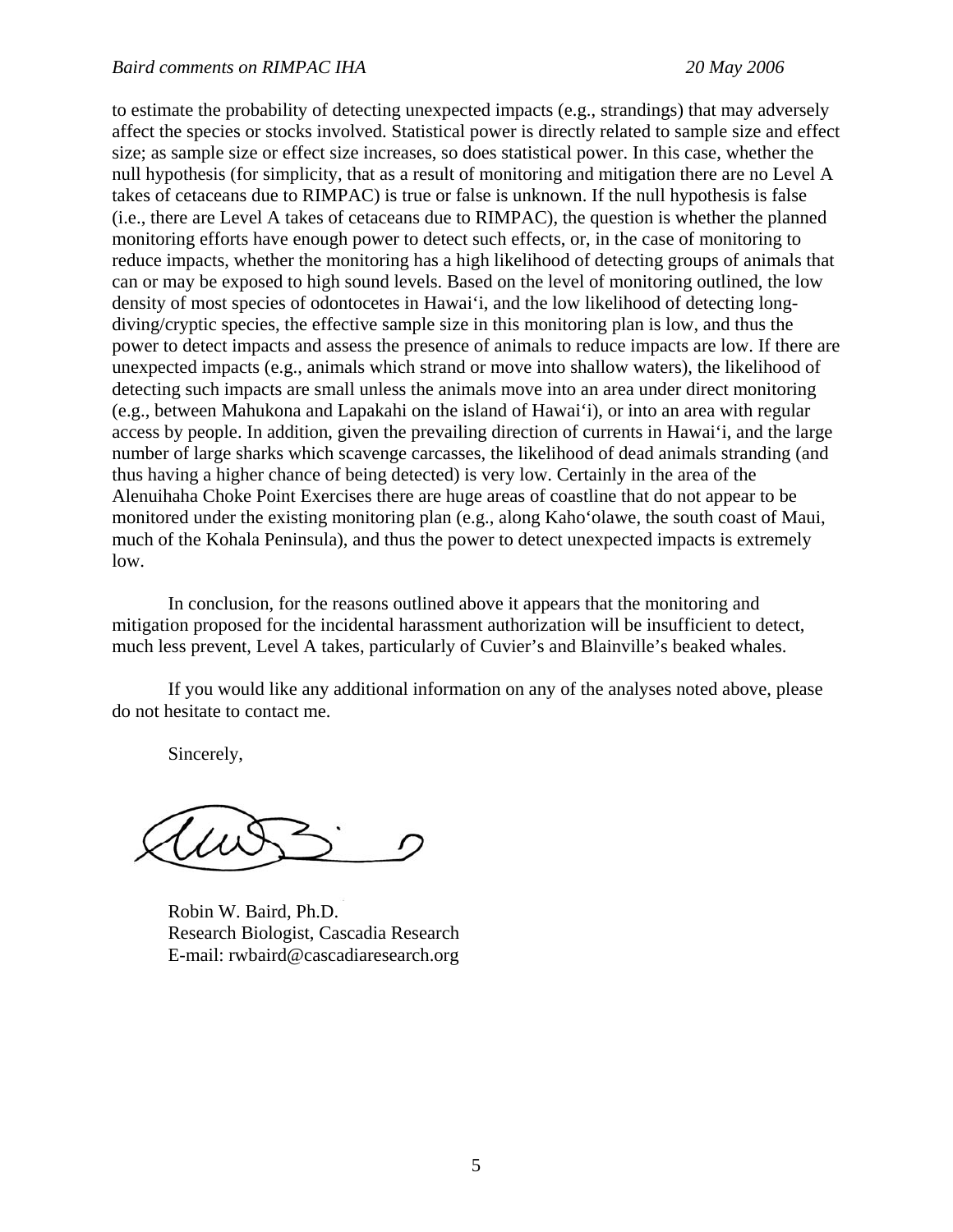# Literature Cited

- Andrews, K.R., L. Karczmarski, W.W.L. Au, S.H. Rickards, C.A. Vanderlip, and R.J. Toonen. In press. Patterns of genetic diversity of the Hawaiian spinner dolphin (*Stenella longirostris*). Atoll Research Bulletin.
- Baird, R.W. 2005. Sightings of dwarf (*Kogia sima*) and pygmy (*K. breviceps*) sperm whales from the main Hawaiian Islands. Pacific Science 59:461-466. Available from www.cascadiaresearch.org/robin/hawaii.htm
- Baird, R.W., A.M. Gorgone, A.D. Ligon and S.K. Hooker. 2001. Mark-recapture abundance estimate of bottlenose dolphins (*Tursiops truncatus*) around Maui and Lanai, Hawaii, during the winter of 2000/2001. Report prepared under Contract #40JGNF000262 to the Southwest Fisheries Science Center, National Marine Fisheries Service, La Jolla, CA. Available from www.cascadiaresearch.org/robin/hawaii.htm
- Baird, R.W., A.M. Gorgone, and D.L. Webster. 2002. An examination of movements of bottlenose dolphins between islands in the Hawaiian Island chain. Report prepared under contract #40JGNF110270 to the Southwest Fisheries Science Center, National Marine Fisheries Service, La Jolla, CA. Available from www.cascadiaresearch.org/robin/hawaii.htm
- Baird, R.W., D.J. McSweeney, D.L. Webster, A.M. Gorgone, and A.D. Ligon. 2003. Studies of odontocete population structure in Hawaiian waters: results of a survey through the main Hawaiian Islands in May and June 2003. Report prepared under Contract No. AB133F-02-CN-0106 from the National Oceanic and Atmospheric Administration, Western Administrative Support Center, 7600 Sand Point Way N.E., Seattle, WA. Available from www.cascadiaresearch.org/robin/hawaii.htm
- Baird, R.W., D.L. Webster, D.J. McSweeney, A.D. Ligon and G.S. Schorr. 2005. Diving behavior and ecology of Cuvier's (*Ziphius cavirostris*) and Blainville's beaked whales (*Mesoplodon densirostris*) in Hawai'i. 2005. Report prepared under Order No. AB133F-04-RQ-0928 to Cascadia Research Collective, Olympia, WA from the Southwest Fisheries Science Center, NMFS, La Jolla, CA. Available from www.cascadiaresearch.org/robin/hawaii.htm
- Baird, R.W., G.S. Schorr, D.L. Webster, S.D. Mahaffy, A.B. Douglas, A.M. Gorgone, and D.J. McSweeney. 2006. A survey for odontocete cetaceans off Kaua'i and Ni'ihau, Hawai'i, during October and November 2005: evidence for population structure and site fidelity. Report to Pacific Islands Fisheries Science Center, NOAA Fisheries under Order No. AB133F05SE5197, with additional support from Marine Mammal Commission and Dolphin Quest. Available from www.cascadiaresearch.org/robin/hawaii.htm
- Baird, R.W., D.L. Webster, D.J. McSweeney, A.D. Ligon, G.S. Schorr, and S.D. Mahaffy. Unpublished manuscript. High site fidelity and evidence of population structure in a deep water dolphin: rough-toothed dolphins (*Steno bredanensis*) in the Hawaiian archipelago.